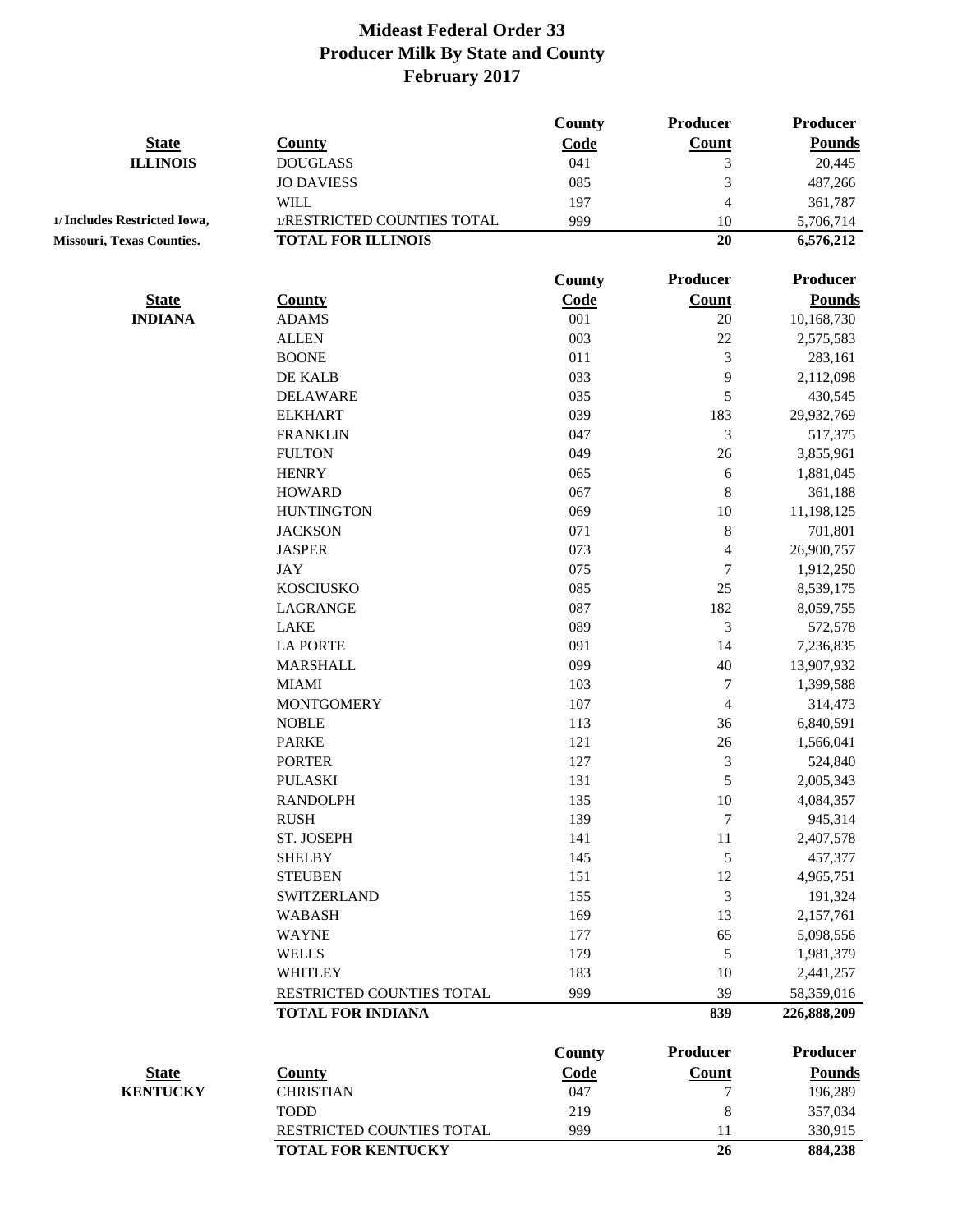|                                 |                                     | County      | <b>Producer</b>     | <b>Producer</b>            |
|---------------------------------|-------------------------------------|-------------|---------------------|----------------------------|
| <b>State</b><br><b>MARYLAND</b> | <b>County</b><br>2/ GARRETT         | Code<br>023 | <b>Count</b><br>42  | <b>Pounds</b><br>2,616,560 |
| 2/ Includes Restricted Counties | <b>TOTAL FOR MARYLAND</b>           |             | 42                  | 2,616,560                  |
|                                 |                                     |             |                     |                            |
|                                 |                                     | County      | <b>Producer</b>     | <b>Producer</b>            |
| <b>State</b>                    | <b>County</b>                       | Code        | Count               | <b>Pounds</b>              |
| <b>MICHIGAN</b>                 | <b>ALCONA</b>                       | 001         | $\overline{4}$      | 672,535                    |
|                                 | <b>ALGER</b>                        | 003         | 4                   | 147,416                    |
|                                 | <b>ALLEGAN</b>                      | 005         | 64                  | 34,819,971                 |
|                                 | <b>ALPENA</b>                       | 007         | 33                  | 4,449,537                  |
|                                 | <b>ARENAC</b>                       | 011         | 21                  | 7,626,307                  |
|                                 | <b>BARRY</b>                        | 015         | $28\,$              | 29,656,024                 |
|                                 | <b>BAY</b>                          | 017<br>021  | $\sqrt{5}$          | 1,747,878                  |
|                                 | <b>BERRIEN</b>                      | 023         | $\,8\,$             | 4,094,709                  |
|                                 | <b>BRANCH</b>                       | 025         | 18<br>$20\,$        | 6,346,416<br>10,434,650    |
|                                 | <b>CALHOUN</b><br><b>CHARLEVOIX</b> | 029         |                     | 640,649                    |
|                                 | <b>CHEBOYGAN</b>                    | 031         | $\overline{4}$<br>3 |                            |
|                                 | <b>CHIPPEWA</b>                     | 033         | $\tau$              | 346,223<br>777,089         |
|                                 | <b>CLARE</b>                        | 035         | 24                  | 4,460,914                  |
|                                 | <b>CLINTON</b>                      | 037         | 52                  | 72,620,782                 |
|                                 | <b>DELTA</b>                        | 041         | 3                   | 338,887                    |
|                                 | <b>EATON</b>                        | 045         | 23                  | 2,469,463                  |
|                                 | <b>GENESEE</b>                      | 049         | $\tau$              | 1,634,345                  |
|                                 | <b>GLADWIN</b>                      | 051         | $\boldsymbol{7}$    | 1,427,915                  |
|                                 | <b>GRATIOT</b>                      | 057         | 35                  | 72,885,088                 |
|                                 | <b>HILLSDALE</b>                    | 059         | 26                  | 9,134,670                  |
|                                 | <b>HURON</b>                        | 063         | 63                  | 80,605,084                 |
|                                 | <b>INGHAM</b>                       | 065         | 23                  | 7,574,907                  |
|                                 | <b>IONIA</b>                        | 067         | 48                  | 31,597,891                 |
|                                 | <b>IOSCO</b>                        | 069         | 13                  | 3,069,754                  |
|                                 | <b>ISABELLA</b>                     | 073         | 41                  | 18,327,418                 |
|                                 | <b>JACKSON</b>                      | 075         | 16                  | 6,707,018                  |
|                                 | <b>KALAMAZOO</b>                    | 077         | 6                   | 13,869,761                 |
|                                 | <b>KENT</b>                         | 081         | 31                  | 12,969,594                 |
|                                 | <b>LAPEER</b>                       | 087         | $28\,$              | 3,325,244                  |
|                                 | LEELANAU                            | 089         | $\overline{4}$      | 141,471                    |
|                                 | <b>LENAWEE</b>                      | 091         | $25\,$              | 34,079,646                 |
|                                 | <b>LIVINGSTON</b>                   | 093         | 10                  | 4,249,944                  |
|                                 | <b>MACOMB</b>                       | 099         | $\overline{4}$      | 293,978                    |
|                                 | <b>MARQUETTE</b>                    | 103         | $\mathfrak 3$       | 231,567                    |
|                                 | <b>MASON</b>                        | 105         | 15                  | 4,457,942                  |
|                                 | <b>MECOSTA</b>                      | 107         | 19                  | 5,102,055                  |
|                                 | <b>MENOMINEE</b>                    | 109         | 14                  | 1,105,534                  |
|                                 | <b>MIDLAND</b>                      | 111         | $\mathfrak{Z}$      | 946,532                    |
|                                 | <b>MISSAUKEE</b>                    | 113         | 42                  | 39,867,225                 |
|                                 | <b>MONROE</b>                       | 115         | 3                   | 582,922                    |
|                                 | <b>MONTCALM</b>                     | 117         | 50                  | 18,077,193                 |
|                                 | <b>MONTMORENCY</b>                  | 119         | $\tau$              | 1,213,952                  |
|                                 | <b>MUSKEGON</b>                     | 121         | 15                  | 15,801,441                 |
|                                 | <b>NEWAYGO</b>                      | 123         | 45                  | 17,169,811                 |
|                                 | <b>OCEANA</b>                       | 127         | $\,8\,$             | 917,971                    |
|                                 | <b>OGEMAW</b>                       | 129         | 39                  | 12,517,908                 |
|                                 | <b>OSCEOLA</b>                      | 133         | 35                  | 13,598,354                 |
|                                 | <b>OSCODA</b>                       | 135         | $\overline{9}$      | 611,316                    |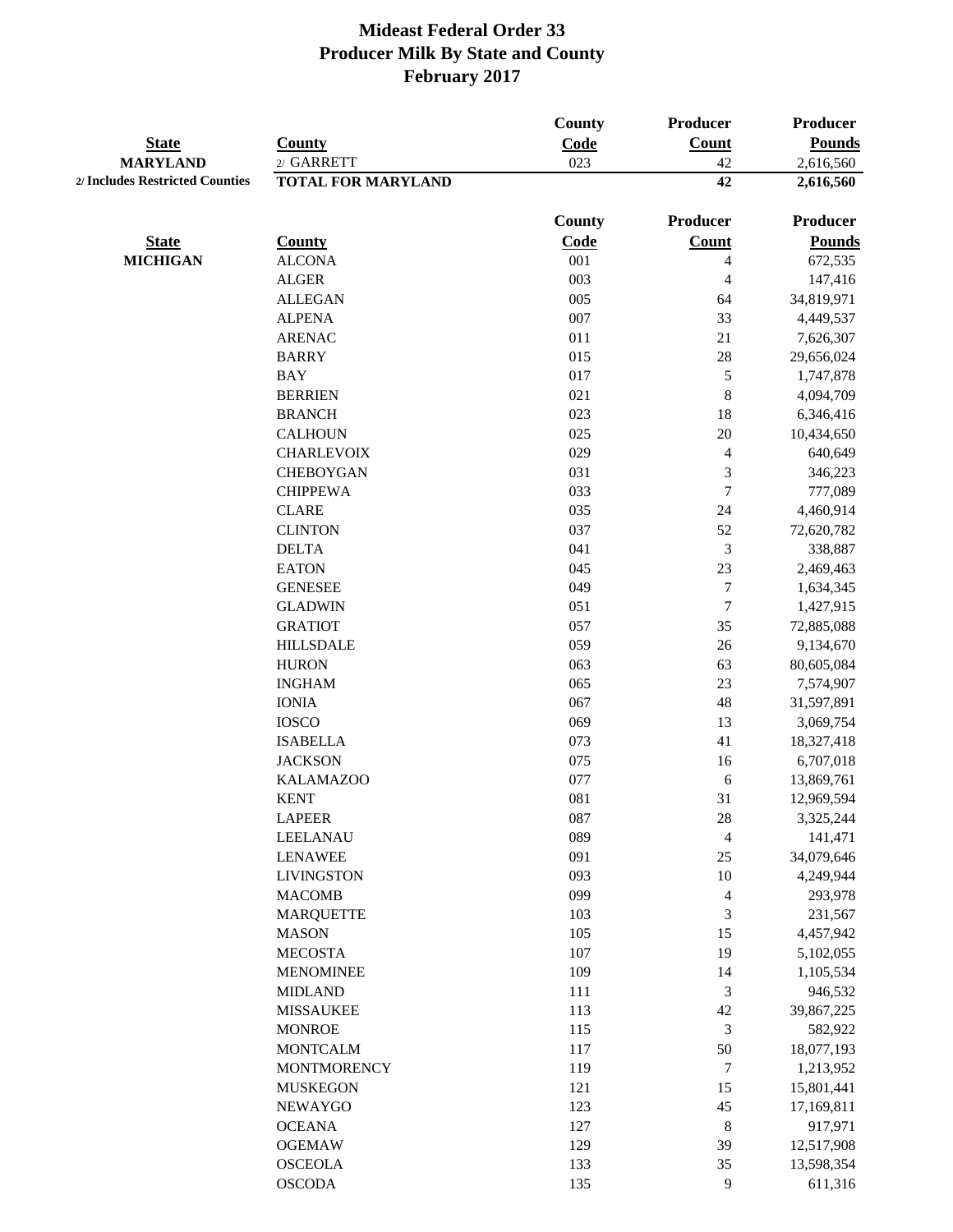|                                 |                                                        | County      | Producer         | Producer                |
|---------------------------------|--------------------------------------------------------|-------------|------------------|-------------------------|
| <b>State</b>                    | <b>County</b>                                          | Code        | <b>Count</b>     | <b>Pounds</b>           |
| <b>MICHIGAN</b>                 | <b>OTTAWA</b>                                          | 139         | 58               | 53,026,589              |
|                                 | PRESQUE ISLE                                           | 141         | 10               | 836,711                 |
|                                 | <b>SAGINAW</b>                                         | 145         | 16               | 5,181,670               |
|                                 | <b>ST. CLAIR</b>                                       | 147         | 11               | 1,925,007               |
|                                 | ST. JOSEPH                                             | 149         | 24               | 9,872,061               |
|                                 | <b>SANILAC</b>                                         | 151         | 90               | 55,295,308              |
|                                 | <b>SHIAWASSEE</b>                                      | 155         | 17               | 4,903,079               |
|                                 | <b>TUSCOLA</b>                                         | 157         | 40               | 27,833,533              |
|                                 | <b>VAN BUREN</b>                                       | 159         | 11               | 6,165,700               |
|                                 | WASHTENAW                                              | 161         | 18               | 3,581,469               |
|                                 | <b>WEXFORD</b>                                         | 165         | 11               | 911,035                 |
|                                 | RESTRICTED COUNTIES TOTAL                              | 999         | 20               | 2,109,296               |
|                                 | <b>TOTAL FOR MICHIGAN</b>                              |             | 1,341            | 787,386,359             |
|                                 |                                                        | County      | Producer         | <b>Producer</b>         |
| <b>State</b>                    | <b>County</b>                                          | Code        | <b>Count</b>     | <b>Pounds</b>           |
| <b>MINNESOTA</b>                | <b>OTTER TAIL</b>                                      | 111         | 6                | 367,023                 |
|                                 | <b>STEARNS</b>                                         | 145         | 5                | 271,942                 |
|                                 | <b>TODD</b>                                            | 153         | 10               | 112,691                 |
|                                 | RESTRICTED COUNTIES TOTAL                              | 999         | 3                | 1,433,903               |
|                                 | <b>TOTAL FOR MINNESOTA</b>                             |             | 24               | 2,185,559               |
|                                 |                                                        | County      | <b>Producer</b>  | <b>Producer</b>         |
|                                 |                                                        |             |                  |                         |
| <b>State</b><br><b>NEW YORK</b> | <b>County</b>                                          | Code<br>009 | <b>Count</b>     | <b>Pounds</b>           |
|                                 | <b>CATTARAUGUS</b>                                     | 013         | 54<br>117        | 16,552,757              |
|                                 | <b>CHAUTAUQUA</b>                                      |             |                  | 25,888,348              |
|                                 | <b>ERIE</b>                                            | 029         | 11               | 2,971,057               |
|                                 | <b>GENESEE</b>                                         | 037         | 3                | 4,886,874               |
|                                 | <b>LIVINGSTON</b>                                      | 051         | $\boldsymbol{7}$ | 7,928,908               |
|                                 | <b>WYOMING</b>                                         | 121         | 12               | 17,970,698              |
|                                 | RESTRICTED COUNTIES TOTAL<br><b>TOTAL FOR NEW YORK</b> | 999         | 8<br>212         | 5,834,287<br>82,032,929 |
|                                 |                                                        |             |                  |                         |
|                                 |                                                        |             | <b>Producer</b>  | Producer                |
|                                 | <b>County</b>                                          | Code        | <b>Count</b>     | <b>Pounds</b>           |
| <b>State</b><br><b>OHIO</b>     | <b>ADAMS</b>                                           | 001         | 15               | 929,822                 |
|                                 | <b>ALLEN</b>                                           | 003         | 3                | 505,337                 |
|                                 | <b>ASHLAND</b>                                         | 005         | 51               | 14,363,741              |
|                                 | <b>ASHTABULA</b>                                       | 007         | 28               | 5,852,790               |
|                                 | <b>ATHENS</b>                                          | 009         | $\overline{4}$   | 258,074                 |
|                                 | <b>AUGLAIZE</b>                                        | 011         | 37               | 6,781,335               |
|                                 | <b>BELMONT</b>                                         | 013         | 11               | 898,729                 |
|                                 | <b>BROWN</b>                                           | 015         | $\boldsymbol{7}$ | 258,359                 |
|                                 | <b>BUTLER</b>                                          | 017         | $\mathfrak{Z}$   | 266,576                 |
|                                 | CARROLL                                                | 019         | 29               | 2,088,970               |
|                                 | <b>CHAMPAIGN</b>                                       | 021         | 10               | 1,104,392               |
|                                 | <b>CLARK</b>                                           | 023         | 4                | 6,455,897               |
|                                 | <b>COLUMBIANA</b>                                      | 029         | 75               | 14,479,529              |
|                                 | COSHOCTON                                              | 031         | 24               | 3,144,170               |
|                                 | <b>CRAWFORD</b>                                        | 033         | 8                | 3,051,762               |
|                                 | <b>DARKE</b>                                           | 037         | 40               | 11,312,600              |
|                                 | <b>DEFIANCE</b>                                        | 039         | $\tau$           | 6,603,979               |
|                                 | <b>DELAWARE</b>                                        | 041         | $\overline{4}$   | 318,990                 |
|                                 | <b>FAIRFIELD</b>                                       | 045         | $10\,$           | 658,422                 |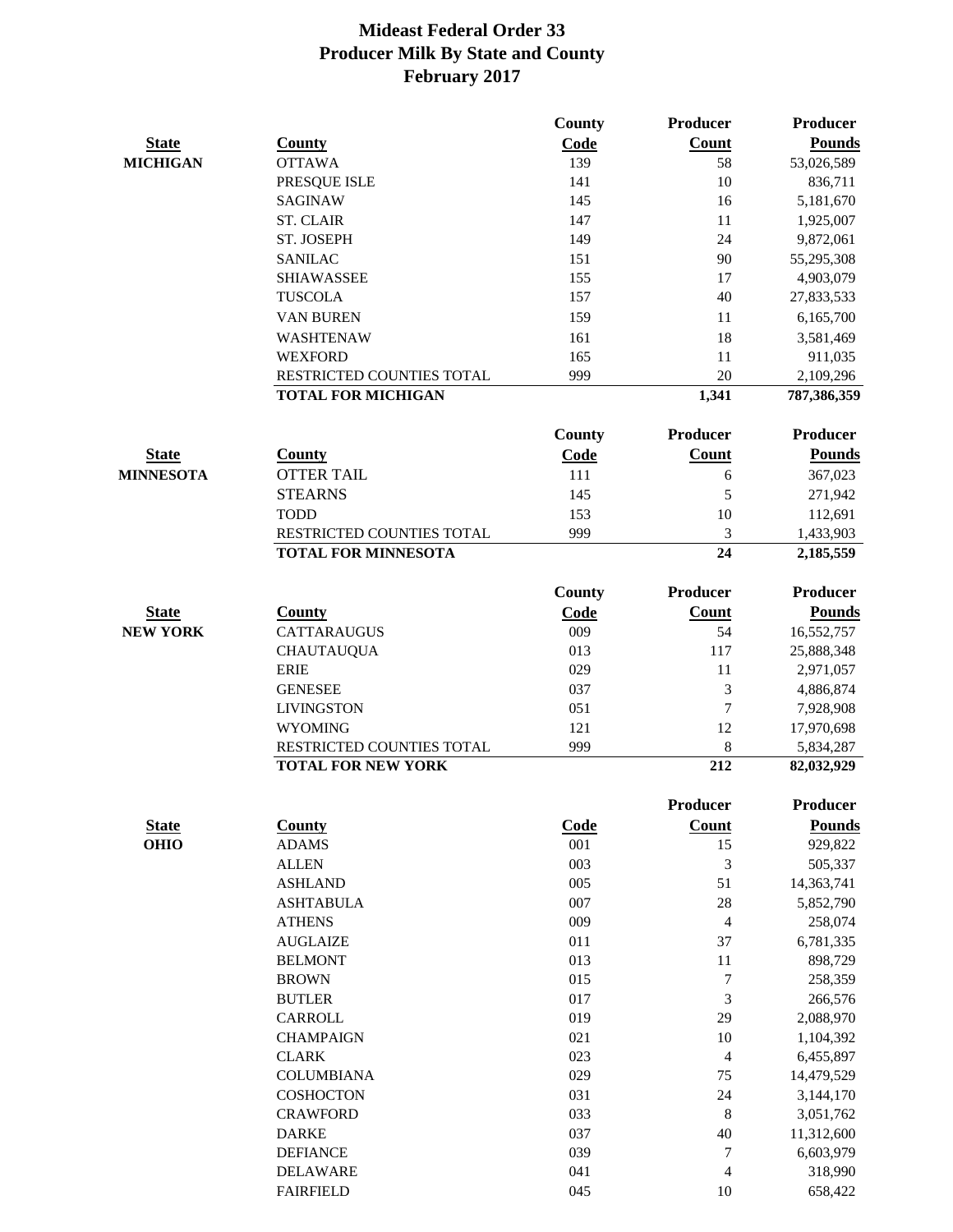|              |                           |      | Producer                 | Producer      |
|--------------|---------------------------|------|--------------------------|---------------|
| <b>State</b> | <b>County</b>             | Code | <b>Count</b>             | <b>Pounds</b> |
| <b>OHIO</b>  | <b>FAYETTE</b>            | 047  | 4                        | 86,269        |
|              | <b>FULTON</b>             | 051  | 9                        | 5,101,323     |
|              | <b>GALLIA</b>             | 053  | 3                        | 68,457        |
|              | <b>GEAUGA</b>             | 055  | 50                       | 4,465,774     |
|              | <b>GREENE</b>             | 057  | 4                        | 1,120,187     |
|              | <b>GUERNSEY</b>           | 059  | $\overline{\mathcal{L}}$ | 413,597       |
|              | <b>HANCOCK</b>            | 063  | 3                        | 1,585,833     |
|              | <b>HARDIN</b>             | 065  | $10\,$                   | 9,924,143     |
|              | <b>HARRISON</b>           | 067  | 6                        | 458,644       |
|              | <b>HENRY</b>              | 069  | 5                        | 3,538,566     |
|              | <b>HIGHLAND</b>           | 071  | 19                       | 906,468       |
|              | <b>HOLMES</b>             | 075  | 162                      | 13,306,456    |
|              | <b>HURON</b>              | 077  | 49                       | 6,179,702     |
|              | <b>JACKSON</b>            | 079  | 4                        | 96,341        |
|              | <b>JEFFERSON</b>          | 081  | $\tau$                   | 737,726       |
|              | <b>KNOX</b>               | 083  | 30                       | 8,062,972     |
|              | <b>LICKING</b>            | 089  | 12                       | 4,489,688     |
|              | <b>LOGAN</b>              | 091  | $25\,$                   | 4,538,318     |
|              | <b>LORAIN</b>             | 093  | 17                       | 1,800,652     |
|              | <b>MADISON</b>            | 097  | 10                       | 16,292,963    |
|              | <b>MAHONING</b>           | 099  | 30                       | 8,377,772     |
|              | <b>MARION</b>             | 101  | $\mathfrak s$            | 6,330,814     |
|              | <b>MEDINA</b>             | 103  | 22                       | 3,739,245     |
|              | <b>MEIGS</b>              | 105  | 6                        | 509,323       |
|              | <b>MERCER</b>             | 107  | 93                       | 27,851,002    |
|              | <b>MIAMI</b>              | 109  | 10                       | 1,105,226     |
|              | <b>MONROE</b>             | 111  | 10                       | 660,537       |
|              | <b>MONTGOMERY</b>         | 113  | $\mathfrak{Z}$           | 396,003       |
|              | <b>MORGAN</b>             | 115  | $\boldsymbol{7}$         | 1,834,912     |
|              | <b>MORROW</b>             | 117  | $\,$ $\,$                | 2,115,718     |
|              | <b>MUSKINGUM</b>          | 119  | 13                       | 1,122,078     |
|              | <b>PAULDING</b>           | 125  | $\,$ 8 $\,$              | 20,859,135    |
|              | <b>PERRY</b>              | 127  | 3                        | 318,399       |
|              | <b>PICKAWAY</b>           | 129  | 6                        | 344,868       |
|              | <b>PIKE</b>               | 131  | 9                        | 248,106       |
|              | <b>PORTAGE</b>            | 133  | 12                       | 2,959,046     |
|              | <b>PREBLE</b>             | 135  | 9                        | 1,454,008     |
|              | <b>PUTNAM</b>             | 137  | 11                       | 5,212,709     |
|              | <b>RICHLAND</b>           | 139  | 108                      | 11,539,355    |
|              | <b>ROSS</b>               | 141  | 4                        | 158,207       |
|              | <b>SANDUSKY</b>           | 143  | $\,$ 8 $\,$              | 758,078       |
|              | <b>SENECA</b>             | 147  | 3                        | 887,452       |
|              | <b>SHELBY</b>             | 149  | 43                       | 11,412,086    |
|              | <b>STARK</b>              | 151  | 73                       | 15,295,122    |
|              | <b>TRUMBULL</b>           | 155  | 26                       | 4,361,403     |
|              | TUSCARAWAS                | 157  | 127                      | 17,060,596    |
|              | <b>UNION</b>              | 159  | $\,$ 8 $\,$              | 991,044       |
|              | <b>VAN WERT</b>           | 161  | $\tau$                   | 6,915,057     |
|              | WASHINGTON                | 167  | 18                       | 3,013,390     |
|              | <b>WAYNE</b>              | 169  | 225                      | 54,728,137    |
|              | <b>WILLIAMS</b>           | 171  | 3                        | 8,834,306     |
|              | <b>WOOD</b>               | 173  | 6                        | 8,419,730     |
|              | <b>WYANDOT</b>            | 175  | 6                        | 654,929       |
|              | RESTRICTED COUNTIES TOTAL | 999  | 14                       | 1,533,726     |
|              | <b>TOTAL FOR OHIO</b>     |      | 1,747                    | 394,509,072   |